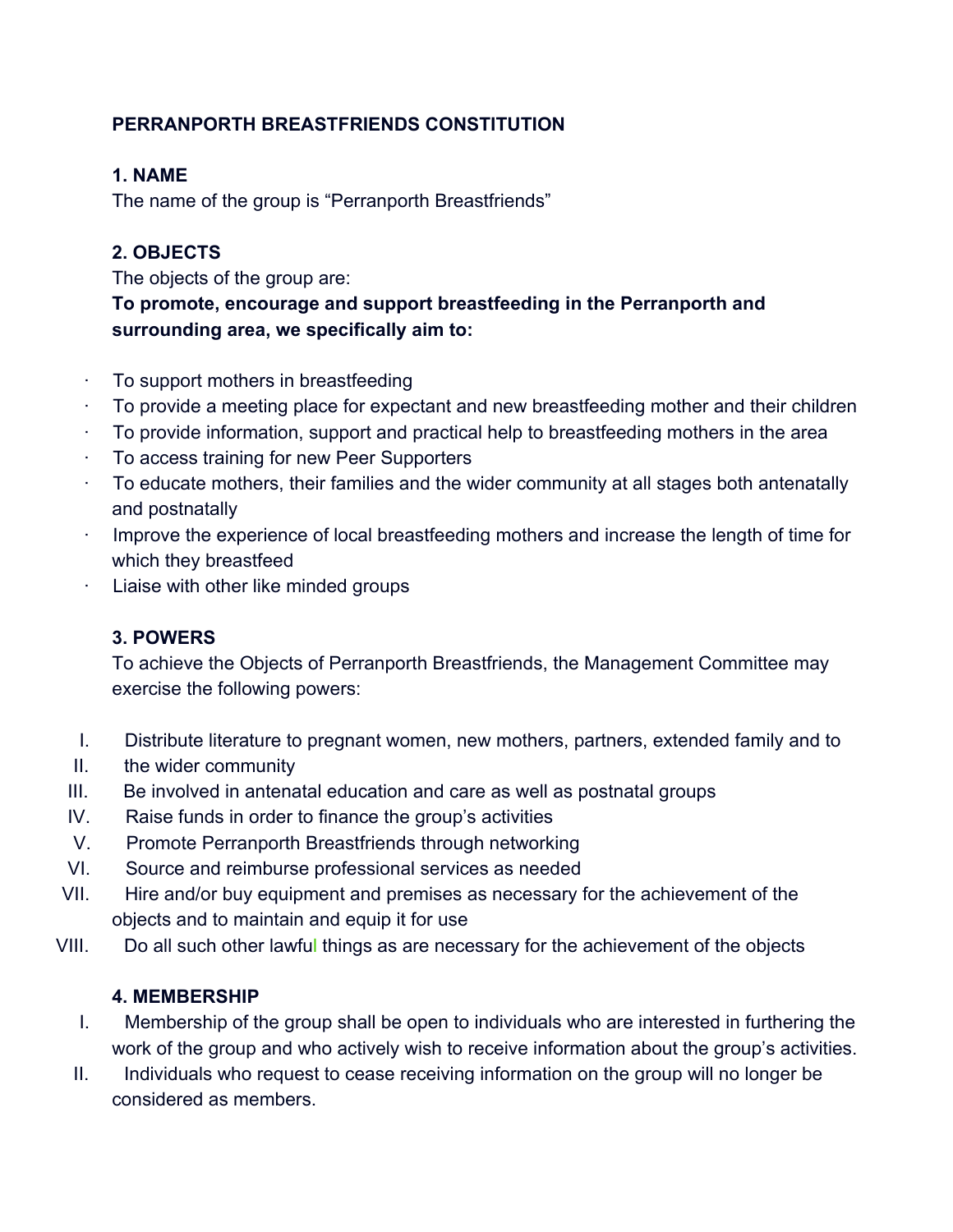- III. Every member shall have one vote.
- IV. Information regarding the AGM will be made available to members. It will be assumed that any member who does not attend the meeting and who does not send information on their views to the meeting, is happy to go along with the majority decision reached by members attending the meeting.
- V. The Management Committee may unanimously and for good reason terminate the membership of any individual: provided that the individual concerned shall have the right to be heard by the Management Committee, accompanied by a friend, before a final decision is made.

# **5. MANAGEMENT COMMITTEE & OFFICERS**

I. The management committee will consist of at least 3 members.

II. Meetings shall be held at least 3 times a year. One third of management committee members or at least 3 members (whichever is greater) must be present to form a quorum which can take decisions.

III. All management committee members are elected for a period of one year. All management committee members will retire at the AGM but may be re-elected. The management committee shall have the power to co-opt up to three additional members to the management committee.

IV. Management committee members will include an elected Chairman and Treasurer.

# **6. ANNUAL GENERAL MEETING**

- 1. One Annual General Meeting will be held each calendar year
- 2. Every annual general meeting shall be called by the Management Committee. The Secretary shall give at least 21 days notice of the Annual General Meeting to all the members of the group. All the members of the group shall be entitled to attend and vote at the meeting.
- 3. The Management Committee shall present to each Annual General Meeting the report and accounts of the group for the preceding year.
- 4. Accept the resignation of the outgoing Management Committee
- 5. Elect Management Committee members for the forthcoming year
- 6. Extraordinary Meeting may be called at anytime by the Chair or by any 2 members of
- 7. The Management Committee upon not less than 21 days' notice being given to the members of the matters discussed.
- 8. All members are entitled to vote. In the event of a tie, the Chairman or an appointed deputy shall have the casting vote